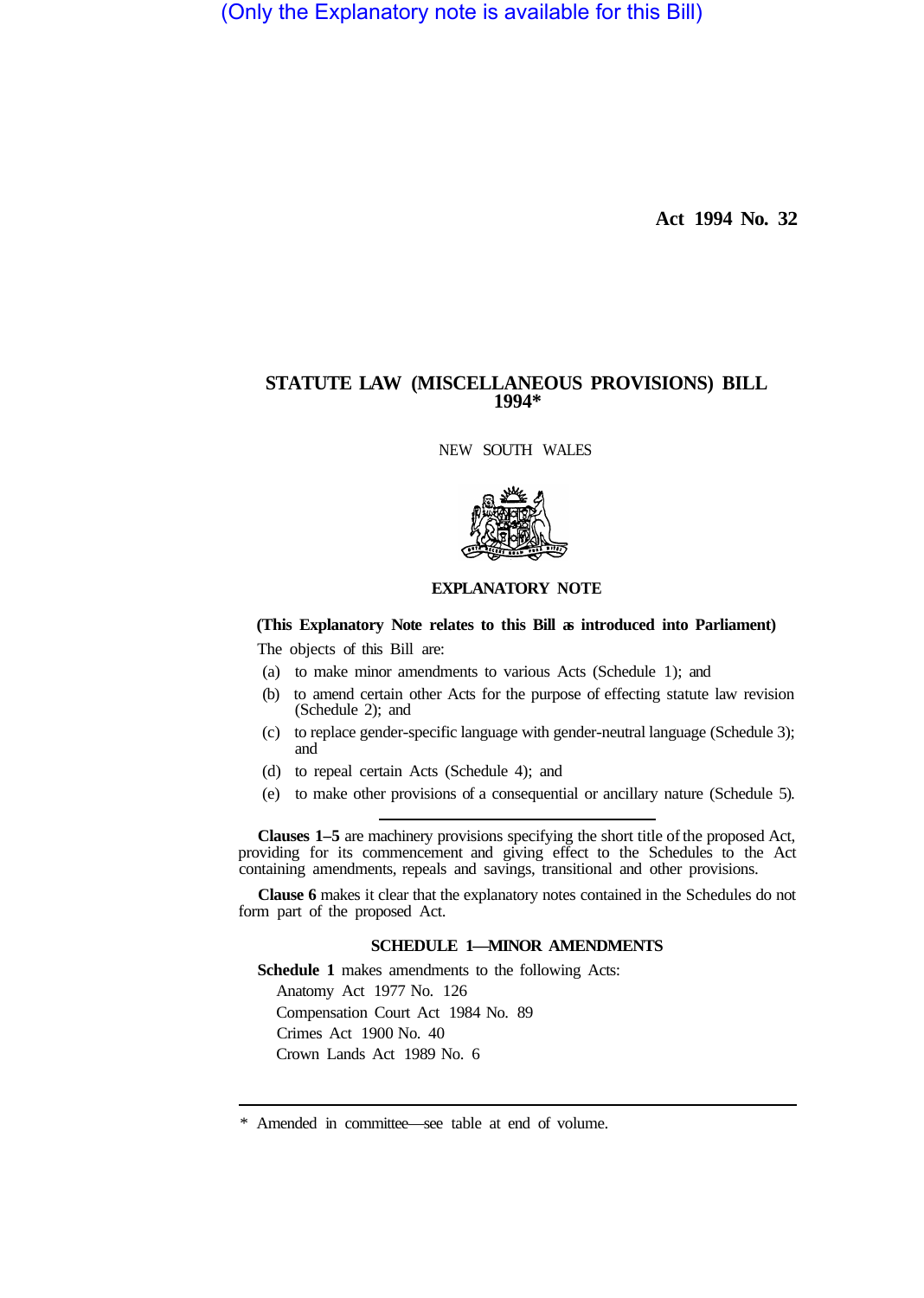*Statute Law (Miscellaneous Provisions) 1994 [Act 1994 No. 32]* 

District Court Act 1973 No. 9 Dividing Fences Act 1991 No. 72 Dog Act 1966 No. 2 Exhibited Animals Protection Act 1986 NO. 123 First State Superannuation Act 1992 No. 100 Gaming and Betting Act 1912 No. 25 Health Administration Act 1982 No. 135 Human Tissue Act 1983 No. 164 Impounding Act 1993 No. 31 Jurisdiction of Courts (Cross-vesting) Act 1987 No. 125 Local Courts (Civil Claims) Act 1970 No. 11 Necropolis Act 1901 (1902 No. 20) New South Wales Institute of Psychiatry Act 1964 No. 44 Noxious Weeds Act 1993 No. 11 Passenger Transport Act 1990 No. 39 Prisoners (Interstate Transfer) Act 1982 No. 104 Prisons Act 1952 No. 9 Privacy Committee Act 1975 No. 37 Public Health Act 1991 No. 10 Public Sector Executives Superannuation Act 1989 No. 106 Rural Lands Protection Act 1989 No. 197 St. John's College Act (1857) (21 Vic.) Sancta Sophia College Incorporation Act 1929 No. 45 Statute Law (Miscellaneous Provisions) Act (No. 3) 1989 No. 226 Statute Law (Miscellaneous Provisions) Act (No. 2) 1993 No. 108 Stock Medicines Act 1989 No. 182 Strata Titles Act 1973 No. 68 Strata Titles (Leasehold) Act 1986 No. 219 Strata Titles (Leasehold Staged Development) Amendment Act 1993 No. 13 Strata Titles (Staged Development) Amendment Act 1993 No. 12 Supreme Court Act 1970 No. 52 Teacher Housing Authority Act 1975 No. 27 Vocational Education and Training Accreditation Act 1990 No. 120 Water Supply Authorities Act 1987 No. 140

The amendments to each Act are explained in detail in the explanatory note relating to the Act concerned set out in Schedule 1.

Where necessary, provisions of a saving or transitional nature relating to the amendment concerned have also been set out in Schedule 1.

2